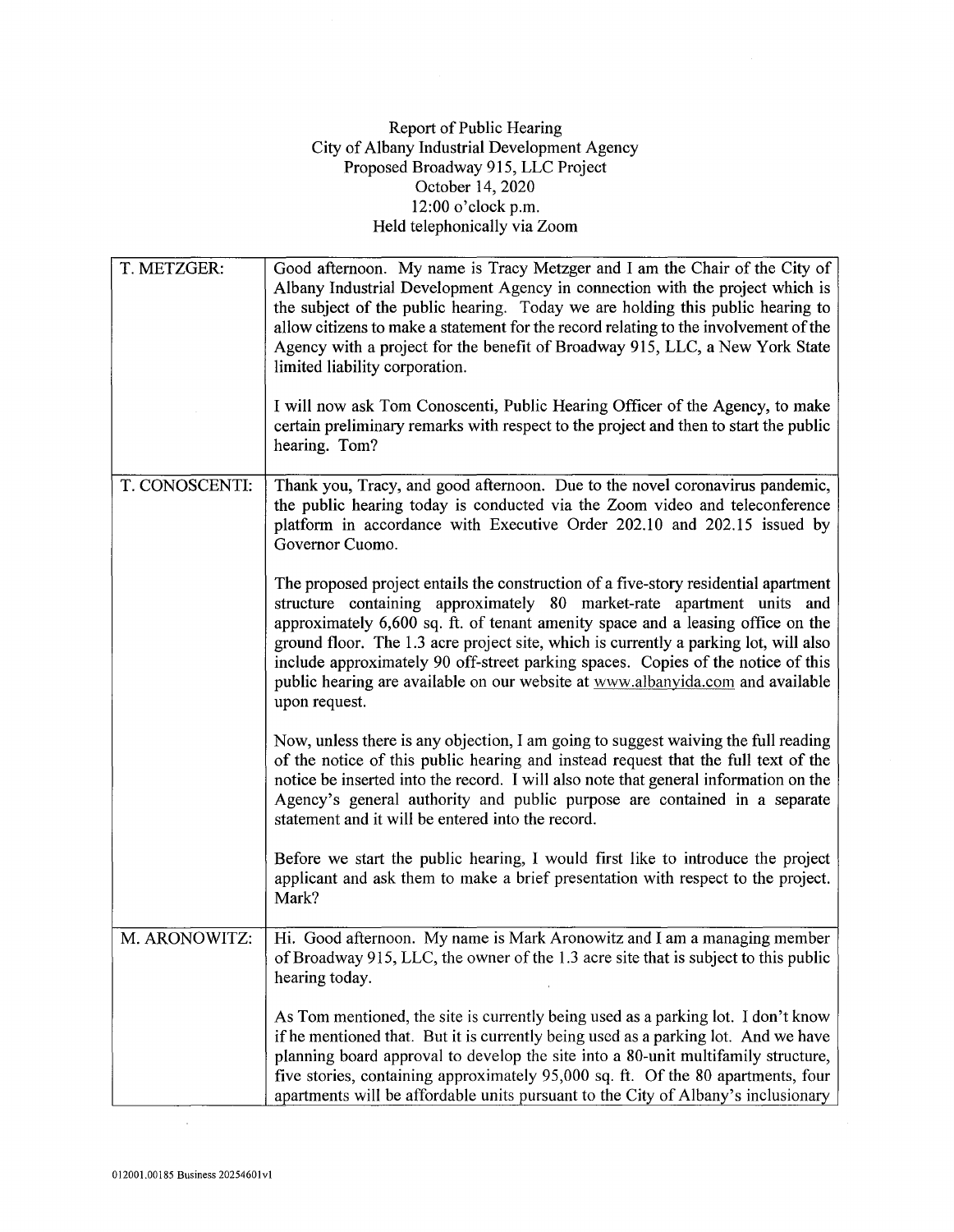|                | zoning requirement, and 76 of the apartments will be market rate apartments.<br>There will be approximately 90 parking spaces on the site, 30 of which will be<br>indoor temperature-controlled spaces and the balance of 60 will be surface parking<br>spaces.                                                                                                                                                                                                                                                                                                                                                                                                                                                                                                                                                                                                                                                                                                                                                                                                                                                                                                                                                                                                                                                                                                                                                                                                                                                                                                                                                                                                                                                                                                                                                             |
|----------------|-----------------------------------------------------------------------------------------------------------------------------------------------------------------------------------------------------------------------------------------------------------------------------------------------------------------------------------------------------------------------------------------------------------------------------------------------------------------------------------------------------------------------------------------------------------------------------------------------------------------------------------------------------------------------------------------------------------------------------------------------------------------------------------------------------------------------------------------------------------------------------------------------------------------------------------------------------------------------------------------------------------------------------------------------------------------------------------------------------------------------------------------------------------------------------------------------------------------------------------------------------------------------------------------------------------------------------------------------------------------------------------------------------------------------------------------------------------------------------------------------------------------------------------------------------------------------------------------------------------------------------------------------------------------------------------------------------------------------------------------------------------------------------------------------------------------------------|
|                | During the estimated 18-22 month construction period, upwards of 140<br>construction workers will be frequenting neighborhood restaurants, coffee shops<br>and retail stores. And once completed, the project will continue to make a<br>significant contribution to the economic revitalization of downtown Albany by<br>introducing over 125 new residents to the downtown market and thereby<br>increasing the demand for services in retail sales. Residents will be spending<br>money at the shops, restaurants and entertainment venues located within the near<br>proximity of 745 Broadway. 745 Broadway meets several of the strategic<br>initiatives contained in recent development strategies for downtown Albany as<br>follows: Albany 2030, which states objectives are increased job opportunities for<br>all residents, encourage investment in urban land and historic buildings for<br>employment and housing, provide a variety of housing types to meet the very<br>needs of all these households, including market, moderate and low income<br>housing, encourage diverse intergenerational housing, and provide a foundation<br>for economic activity and increase economic diversity. Impact Downtown Albany<br>study, which states the goals to establish a greater critical mass of housing along<br>Broadway, encourage development proposals along Broadway compatible with a<br>pedestrian oriented city. And then also the Downtown Revitalization Initiative,<br>which has as its goals to establish a clear and engaging gateway into the capital<br>city, make Clinton Square, where this property is located, a connected hub of<br>activity, and create mixed income urban living options while maintaining future<br>affordability and connecting Albany's workforce to local employers. |
|                | The hope that given the current economic situation remains stable moving<br>forward, that we will be able to start construction in the spring or summer of 2021,<br>and complete the project sometime by fall of 2022.                                                                                                                                                                                                                                                                                                                                                                                                                                                                                                                                                                                                                                                                                                                                                                                                                                                                                                                                                                                                                                                                                                                                                                                                                                                                                                                                                                                                                                                                                                                                                                                                      |
|                | I would be happy to entertain any questions that.                                                                                                                                                                                                                                                                                                                                                                                                                                                                                                                                                                                                                                                                                                                                                                                                                                                                                                                                                                                                                                                                                                                                                                                                                                                                                                                                                                                                                                                                                                                                                                                                                                                                                                                                                                           |
| T. CONOSCENTI: | Thank you, Mark. I will now open the public hearing. The time is 12:07 and I<br>will note for the record that we did not have any members of the public<br>preregistered to speak today. If you would like to make a public comment today,<br>please hit *9 on your phone which will alert us virtually of your interest to speak<br>and we will call out your number with the last four digits to come up and speak.                                                                                                                                                                                                                                                                                                                                                                                                                                                                                                                                                                                                                                                                                                                                                                                                                                                                                                                                                                                                                                                                                                                                                                                                                                                                                                                                                                                                       |
|                | If at any time you have technical questions or issues, please call 518-434-2532,<br>ext. 14, during this public hearing and we will assist you. Once you have been<br>recognized to speak, please clearly state your name, address, and affiliation for the<br>record prior to making a public comment and each speaker will have up to five<br>minutes for public comment and we will notify you when there is one minute<br>remaining.                                                                                                                                                                                                                                                                                                                                                                                                                                                                                                                                                                                                                                                                                                                                                                                                                                                                                                                                                                                                                                                                                                                                                                                                                                                                                                                                                                                    |
|                | A record of this public hearing will be prepared and reviewed by members of the<br>Agency in connection with consideration of the proposed project. A copy of the<br>record of this public hearing will be presented to the Mayor of the City of Albany<br>and members of the Agency. Again, the purpose of this public hearing is not to                                                                                                                                                                                                                                                                                                                                                                                                                                                                                                                                                                                                                                                                                                                                                                                                                                                                                                                                                                                                                                                                                                                                                                                                                                                                                                                                                                                                                                                                                   |

 $\sim$